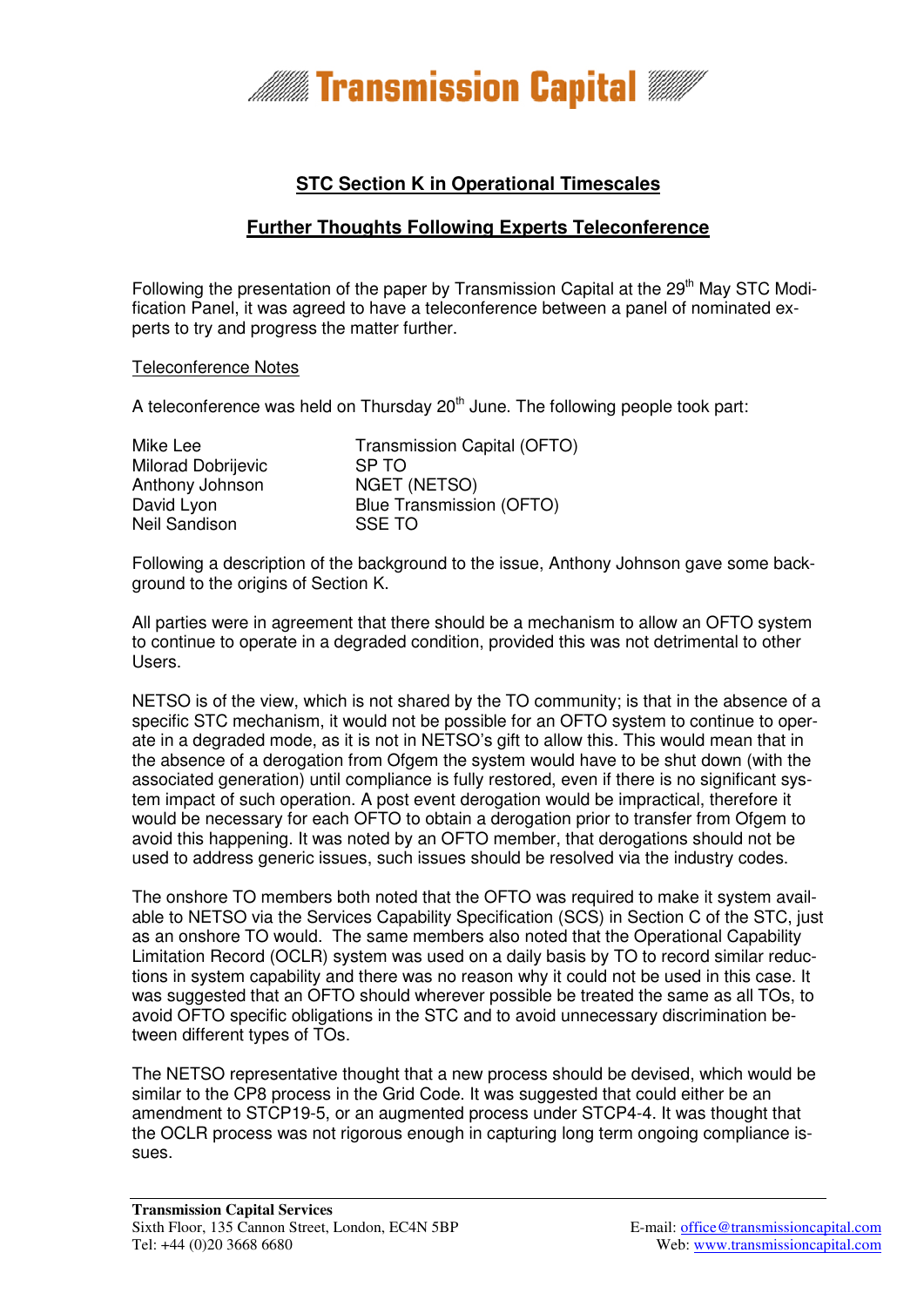

It was agreed that there were two possible solutions:

- 1. Use the existing OCLR process.
- 2. Form a working group to determine a new or revised process.

The options would be reported back to the STC Modification Panel.

#### Post Meeting Thoughts

To aid with this process, a table has been produced (Appendix 1) showing the different treatment of SVCs between the various parties that could potentially operate one. Whilst all provide the essentially the same electrical characteristics, the rationale for having them and treatment of them varies significantly.

An important point to note is that a generator currently operating a system incorporating an SVC, has via the Grid Code CP8 process, a mechanism to operate in a degraded mode and continue (in most cases) to generate. If that generator were to transition into an OFTO connection; currently that option would no longer be available as the issue would be dealt with under the STC, for which NETSO asserts there is no process to manage it. Under such a scenario, the losses to the generator could quite easily exceed £800k per day. This would appear to go against the principle that the OFTO process should not be detrimental to a connected generator and the duality between Grid Code and STC Section K.

Currently there are no operational OFTO systems incorporating SVCs. This is likely to change in the next few months with 2-3 systems possibly transferring before the end of the year. There is currently a great deal of nervousness within the OFTO community about these issues and there is a risk that it leads to delays in closure due to the uncertain impact on the OFTO's revenue. The generator community is not yet aware of these issues, but will no doubt have similar concerns, again threatening potential delays.

The timescales of a review group are at best 6 months to fully progress any modification. A 6 month delay will only lead to further uncertainty. It is suggested that a pragmatic solution would be to accept that in the short term that OCLR process is applicable to manage the issue, which as an affirmation of the status-quo requires no formal change governance. Whilst NETSO may have concerns about this, these can be allayed by immediately initiating a Working Group to design an enhanced process. As there are currently no OFTOs where this issue can arise, the timescale for resolution are similar to the timescales for appointing the first of the affected OFTOs. Hence the practical impact for NETSO is limited, but OFTO concerns are allayed as a process is in place.

#### Recommendation from TO Community

The STC Modification Panel is requested to note:

- 1. that in the opinion of the TO members that OCLR process in STCP 4-4 is applicable to manage the degraded performance of OFTO assets with respect to STC Section K for a time limited period.
- 2. the intention to form a Working Group, to consider the enduring process requirements for managing shortfalls in STC Section K capability in operational timescales.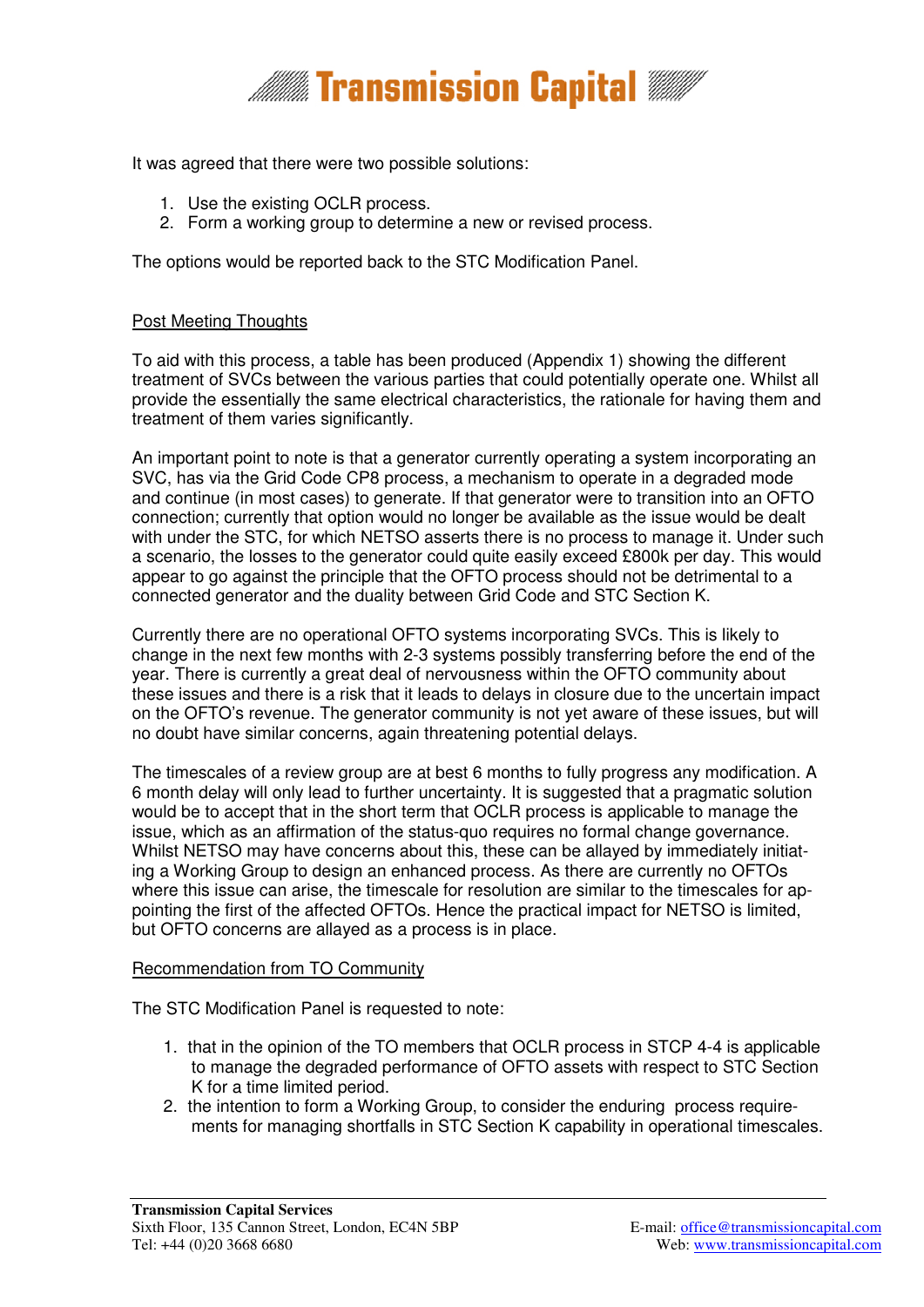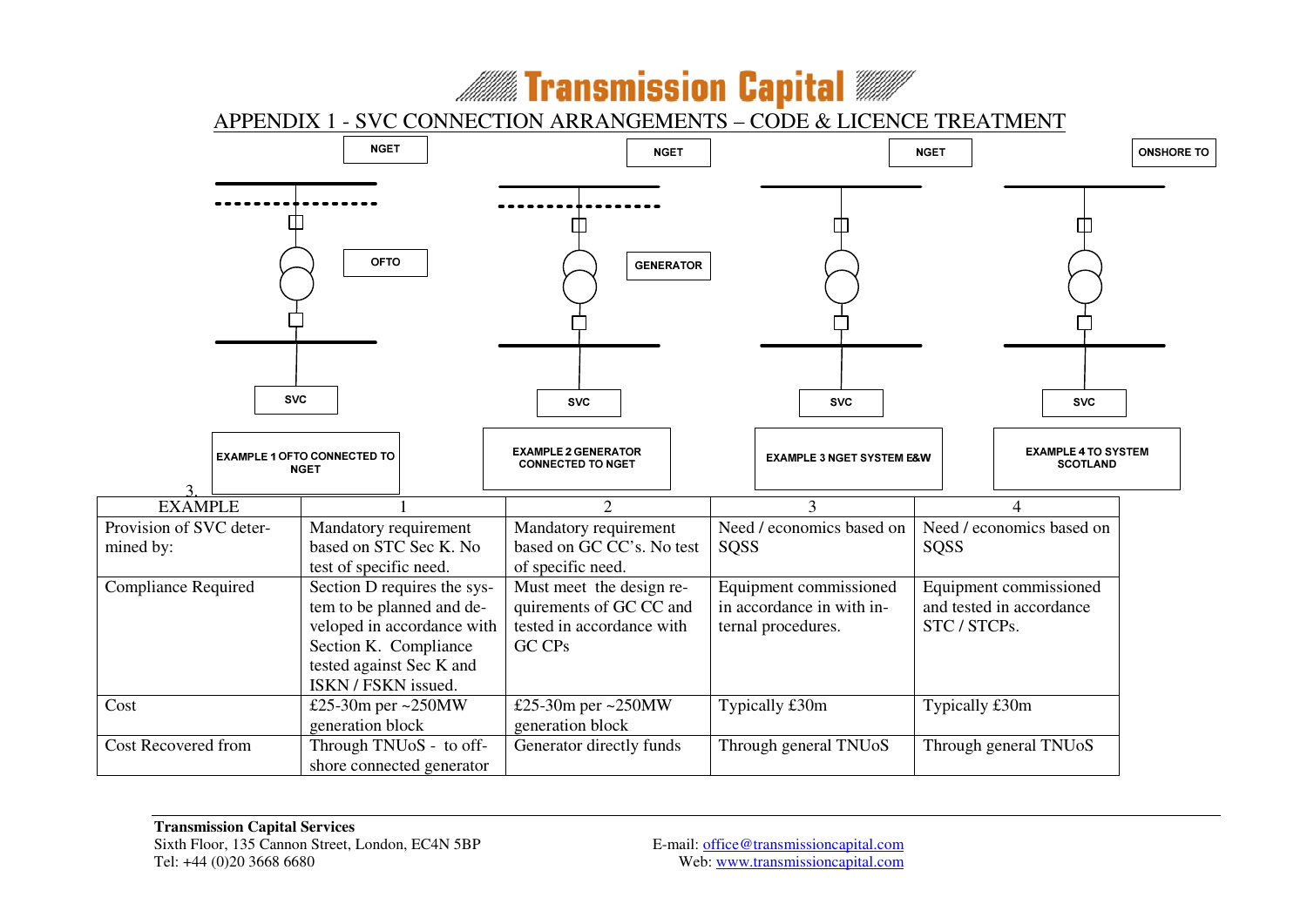# **Millian** Transmission Capital **WANT**

| Contractual requirement to<br>make available    | Through STC Section C<br>and Services Capability                                                                                                                             | Through connection<br>agreement                                                                                                                                              | None other than general<br>licence obligations                                          | Through STC Section C<br>and Services Capability                                               |
|-------------------------------------------------|------------------------------------------------------------------------------------------------------------------------------------------------------------------------------|------------------------------------------------------------------------------------------------------------------------------------------------------------------------------|-----------------------------------------------------------------------------------------|------------------------------------------------------------------------------------------------|
|                                                 | Specification                                                                                                                                                                |                                                                                                                                                                              |                                                                                         | Specification                                                                                  |
| Mechanism to deal with<br>outages / limitations | NETSO's current view is<br>No, but shouldn't treat-<br>ment be same as onshore<br>TO?                                                                                        | Through GC CO8                                                                                                                                                               | Internal procedures                                                                     | Through OCLR process in<br>STCP4-4                                                             |
| Commercial implications<br>of outage            | £10k/hr OFTO & £40k/hr<br>generator if no mechanism<br>to deal with outages. Even<br>for a minor fault total<br>losses could exceed £2-<br>$3m$ .                            | None initially assuming no<br>adverse system implica-<br>tions                                                                                                               | None – but possible in-<br>creased constraint costs on<br>NETSO.                        | No immediate impact. Pos-<br>sible increased constraint<br>costs on NETSO.                     |
| <b>Technical Implications</b>                   | Loss of reactive capability,<br>but unlikely to be signifi-<br>cant system impact if reac-<br>tive power balance is neu-<br>tral with SVC OOS.                               | Loss of reactive capability,<br>but unlikely to be signifi-<br>cant system impact if reac-<br>tive power balance is neu-<br>tral.                                            | Other system actions are<br>generally available.                                        | Other system actions are<br>generally available.                                               |
| Redundancy                                      | Systems are not redundant.<br>Economics, land take etc<br>prohibitive against provid-<br>ing additional capacity.<br>General system over-<br>provision of reactive<br>power. | Systems are not redundant.<br>Economics, land take etc<br>prohibitive against provid-<br>ing additional capacity.<br>General system over-<br>provision of reactive<br>power. | SQSS drives whole system<br>redundancy.                                                 | SQSS drives whole system<br>redundancy.                                                        |
| Visibility to NETSO                             | NETSO configures system<br>through STC Sec C, has<br>indications and hence high<br>visibility.                                                                               | $\overline{\text{May}}$ be hidden in genera-<br>tor system.                                                                                                                  | Full visibility                                                                         | NETSO configures system<br>through STC Sec C, has<br>indications and hence high<br>visibility. |
| Strength of Licencing Re-<br>gime               | Very High. Licence obli-<br>gations to comply with<br>STC. Revenue comes via<br>licence.                                                                                     | Weaker as obligations to<br>comply with codes are<br>contractual.                                                                                                            | High, but NGET TO does<br>not have to comply with<br>STC. Revenue comes via<br>licence. | Very High. Licence obliga-<br>tions to comply with STC.<br>Revenue comes via li-<br>cence.     |